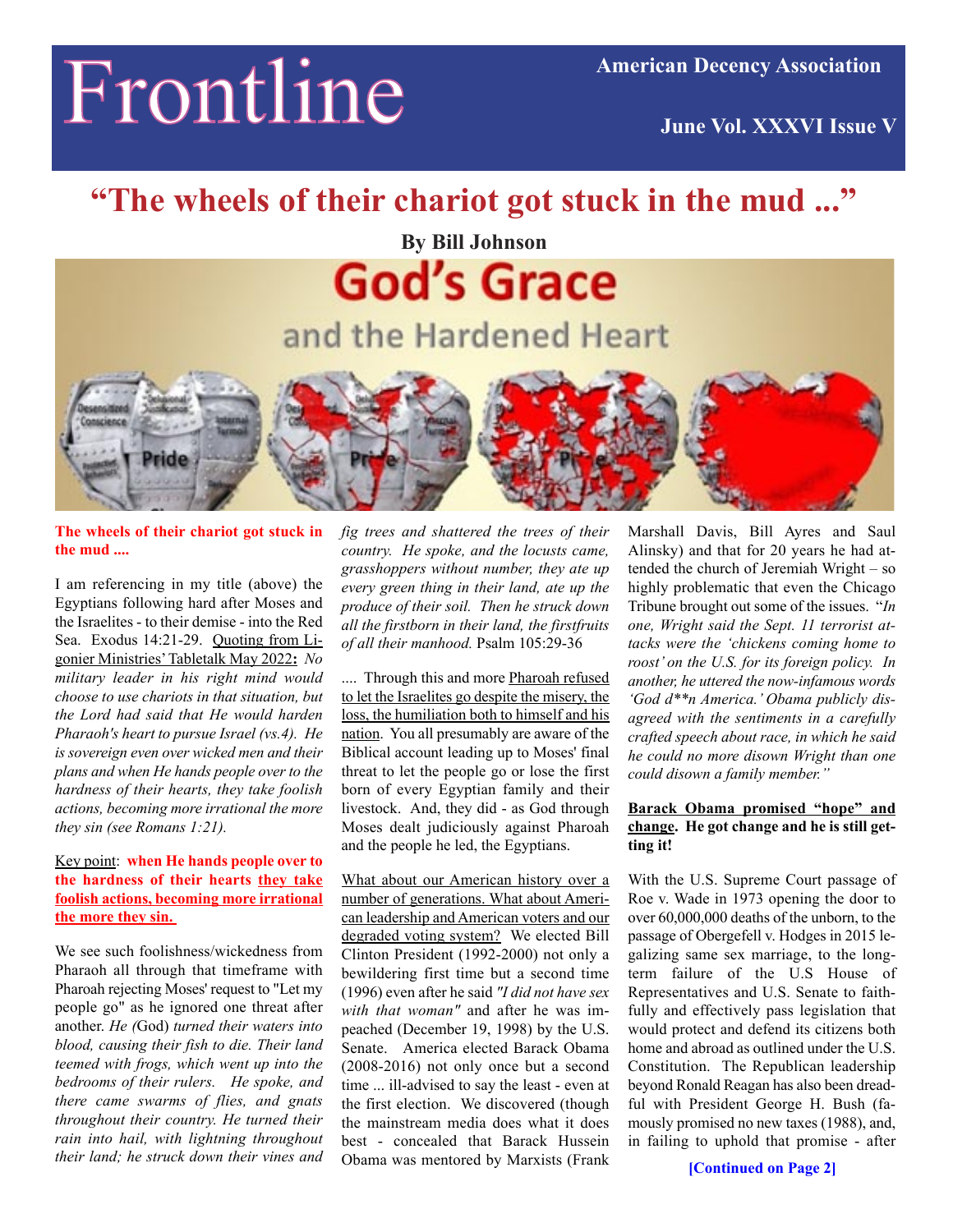## **Personal Note from the President**



holding a substantial lead over his Democratic opponent, Bill Clinton, squandered the lead and thereby served only one term).

George W. Bush (2000-2008) you recall, just days after 9-11 (September 17, 2001) stated that Islam was a Religion of Peace. That false narrative opened the floodgates to those with Islamic affiliations to worm their way into governmental leadership positions. Where was discernment? Where was the CIA, the FBI? Where was the Joint Chiefs of Staff? This was and has been our government at the highest levels now for a number of years.

#### **The insanity of Pharaoh? The insanity of the American government, highly magnified now by President Joe Biden (2021).**

(1) Mexican cartels are shipping in millions of illegal immigrants and deadly drugs like fentanyl. Drug overdose deaths rose in 2021 to 108,000, a 15 percent increase over 2020.

(2) Energy costs alone are up 30 percent, and they affect all else. Everything now costs far more and is headed higher. President Biden's war on energy has doubled the cost of fertilizer and other basic elements of food production. Grocery stores shelves are and will be affected much more. 8.5 percent inflation is gobbling up paychecks and savings.

(3) Attorney General Merrick Garland has pledged that his DOJ is "committed to holding all January 6th perpetrators, at any level, accountable under law," but has refused to answer questions from Congress regarding the involvement of federal agents on January 6th.

(4) As gas prices hit another record, President Biden's Interior Department canceled millions of acres of drilling leases in the Gulf of Mexico and Alaska. Joe Biden cancelled the Keystone XL pipeline, but greenlighted Putin's Nordstrom 2 Pipeline.

## **They take foolish actions, becoming more irrational the more they sin.**

(5) Biden's border/immigration debacle and his secret flights of illegals into the American heartland, Joe Biden's Afghanistan catastrophe, Hunter Biden's laptop, Joe Biden's cave-ins to China.

(6) President Biden and his leadership team push for abortion through the ninth month of pregnancy.

(7) Congressional Democrats voted to get rid of reality-based gender terms such as man, woman, mother or father to please the LGBTQ crowd that run the party, but they've temporarily restored "woman" and "women" to advance their pro-abortion agenda.

## **They take foolish actions, becoming more irrational the more they sin.**

(8) For decades, our United States' leadership at the highest levels has been handing out our technology to China's communist regime on a silver platter. Included in that handout has been leading weapons systems that American taxpayers have shelled out hundreds of billions of dollars for; thereby those hard-earned dollars are rendered next to useless by suicidal policies that enable our enemies to leapfrog our defense systems with newer weapons based on our very own research and components. So, America helped them thanks to the willing deception of American politicians, both Democratic and Republican, and corporate globalists. Chairman Xi and the Chinese Communist Party have had their way with us at our great expense and national security.

**The wheels of their chariot got stuck in the mud.**

#### **God saved Israel. Will God save America?**

Isaiah 59:1-2, 14: *Yet the LORD's hand is not shortened, that it cannot save; neither his ear heavy, that it cannot hear: but your*

*iniquities have separated between you and your God, and your sins have hid his face from you, that he will not hear. ... Justice is turned back and righteousness stands far away; for truth has stumbled in the public squares and uprightness cannot enter."*

**Trevor Loudon interviewing with Epoch Times' Joshua Philips while discussing the massive issues we are facing stated:** *It's Communism vs the Constitution: Everything from Chinese fentanyl, to the Confucius institutes, to the buying up of politicians, to Black Lives Matter, to the LGBTQ agenda - (that's another Communist influence), the shutting down of American energy, the shutting down of natural resources, the indoctrination of kids in schools - from kindergarten to Phd level. The answer is the Constitution, the Americans putting God first not last, Americans waking up to reality and standing strong again.*

Quoting from regarded Puritan John Flavel, Works, IV:354-356 *The most powerful means that have been employed to destroy God's people have been rendered ineffective. ...*

*How the weak have been used for the good of the church! Christ did not choose eloquent orators, or men of authority in the courts of kings and emperors, but twelve poor labourers, and fisherman. ... And yet, in how short a time was the Gospel spread in all the kingdoms of the world! At the sound of rams horns, Jericho was delivered into the hands of Israel. 300 men with their pitchers and lamps, the huge host of Midian was discomforted. The Protestants, besieged in Beziers in France, were delivered by a drunken drummer, who going to his quarters at midnight, rang the alarm bell of the town, not knowing what he did, and that just as the enemy was making the assault. ...*

*Can we not but acknowledge a divine and special providence overruling these matters when we see the most apt and potent means for the church's ruin frustrated, and the most silly, and contemptible means succeeded and prospered for it's good?*

Bu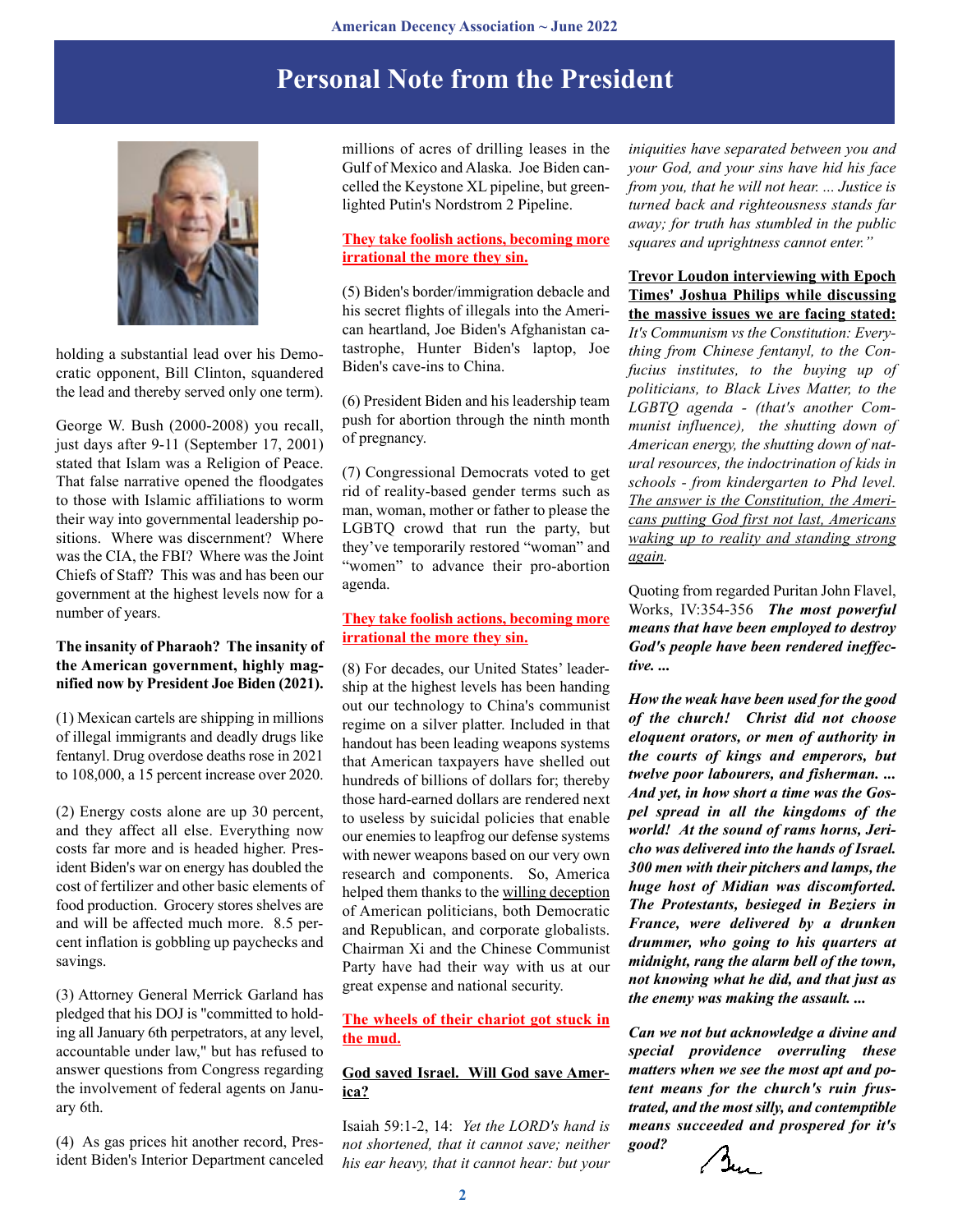## **Who's In Control? By Steve Huston**



Like a game show host, Biden gives away formula, phones, and finances, along with many other gifts. One might print more money to cover his grand schemes; but this time, there's no replacing what he's attempting to give away - America's sovereignty! This will affect every American man, woman, and child without exception. **Biden is in the process of handing ultimate control of America's healthcare system and U.S. national sovereignty over to the World Health Organization (WHO).** It's not his to give away; he has no constitutional grounds to do so; and if successful, this land known for freedom and self-governance since its inception would become enslaved to the whims of communist, globalist, dictators. **It's treasonous!**

Liberty Counsel gives this dire warning:

*On May 22-28, 2022, the 75th World Health Assembly will convene at United Nations (UN) headquarters in Geneva, Switzerland, with delegates from 194 nations, to vote on the Biden administration's amendments that will hand over national sovereignty and authority to the WHO, which during the COVID pandemic, carried the water bucket for the Chinese Communist Party (CCP) regarding the Wuhan lab.*

*On January 18, 2022, officials from the Biden administration quietly sent the WHO extensive amendments without an official statement or a single press conference. These proposed amendments are written to strengthen the organization's ability to unilaterally intervene into the affairs of nations merely suspected of having a "health emergency" of possible concern to other nations. If these amendments are approved, the WHO will have the power to declare an "international health emergency," nullifying the powers of nation states. The U.S. amendments delete a critical existing re-* *striction in the regulations: "WHO shall consult with and attempt to obtain verification from the State Party in whose territory the event is allegedly occurring…" This enables the Director-General to declare health emergencies at will and can be used to justify ostracism and economic or financial actions against the targeted nation by other nations aligned with WHO or who wish to harm and control the accused nation.*

*The contents of the proposed amendments were not made public until April 12, 2022. The existing WHO regulations provide for an 18-month grace period during which a nation may withdraw its "yes" vote for amendments. However, the current proposed amendments would reduce that opportunity to six months. If the amendments are passed, a majority of the nations could change their individual votes and reverse the approval in the next months….*

*Liberty Counsel Founder and Chairman Mat Staver stated, "The Biden administration has now set America up for cede U.S. sovereignty concerning the health of Americans to the World Health Organization. The proposed amendments would give the WHO global jurisdiction over the United States including the authority to declare national emergencies. We have already seen the lawless abuse of power under Joe Biden by the Centers for Disease Control, which the courts have fortunately blocked. Americans would have very little recourse against the WHO. America must not give up its sovereignty to the WHO."*

While mainstream media is silent many truth-tellers sound the alarm.

On May 16, Frank Gaffney hosted a webinar entitled *Stop the Sellout of US Sovereignty to the WHO* with many panelists both warning of this danger and compelling the viewers to act now. Go to https://stopvaxpassports.org; watch it and take action!

"The term, 'Public Health Emergency,' is ill-defined and could include not only a viral pandemic, but also a rise in crime rates, climate change, or any other issue that arguably may affect 'public health.' Further, the attempt to slip this surrender of sovereignty through quietly as a series of amendments to the current International Health Regulations constitutes an attempt to subvert the treaty process, thus performing an end-run around our legislature and the legislatures of the world."

Who defines "health" or "emergency"? **WHO will define those things**, giving them as long reaching and tight grasping arms as they desire because they'll have the backing of many globalists, allowing them to do whatever they believe is necessary to maintain control for the good of your and the world's "health".

German Health Minister, Jens Spahn states, "Countries that fail to follow up on their commitment to the WHO should face sanctions." Other globalists believe that this health agency "*needs to be empowered – financially, and politically.*" Also, WHO needs to establish a "*new international system for surveillance*."

WHO Director General Tedros hints at why America has a new Board of Disinformation while the EU and UK have launched their own fight against "Disinformation;" how else does one silence the truth about this international grab for sovereignty? "We're not just battling the virus. We're also battling the trolls and conspiracy theorists that push misinformation and undermine the outbreak response."

**We must 1) Cry out** to the God of heaven. **2) Strongly urge** our senators to fulfill their obligation to the Constitution and their electorate. And **3)** having done all we can humanly do, **rest in the One** who is truly in sovereign control, Jehovah, God Almighty.

#### **Alex Newman (The New American) also gives an in-depth look**:

https://rumble.com/v14zywt-biden-andun-health-schemes-are-a-massive-deepstate-power-grab.html

#### **Sample email from Gaffney:**

https://www.securingamerica.tv/stop-thesellout-of-us-sovereignty-to-the-who/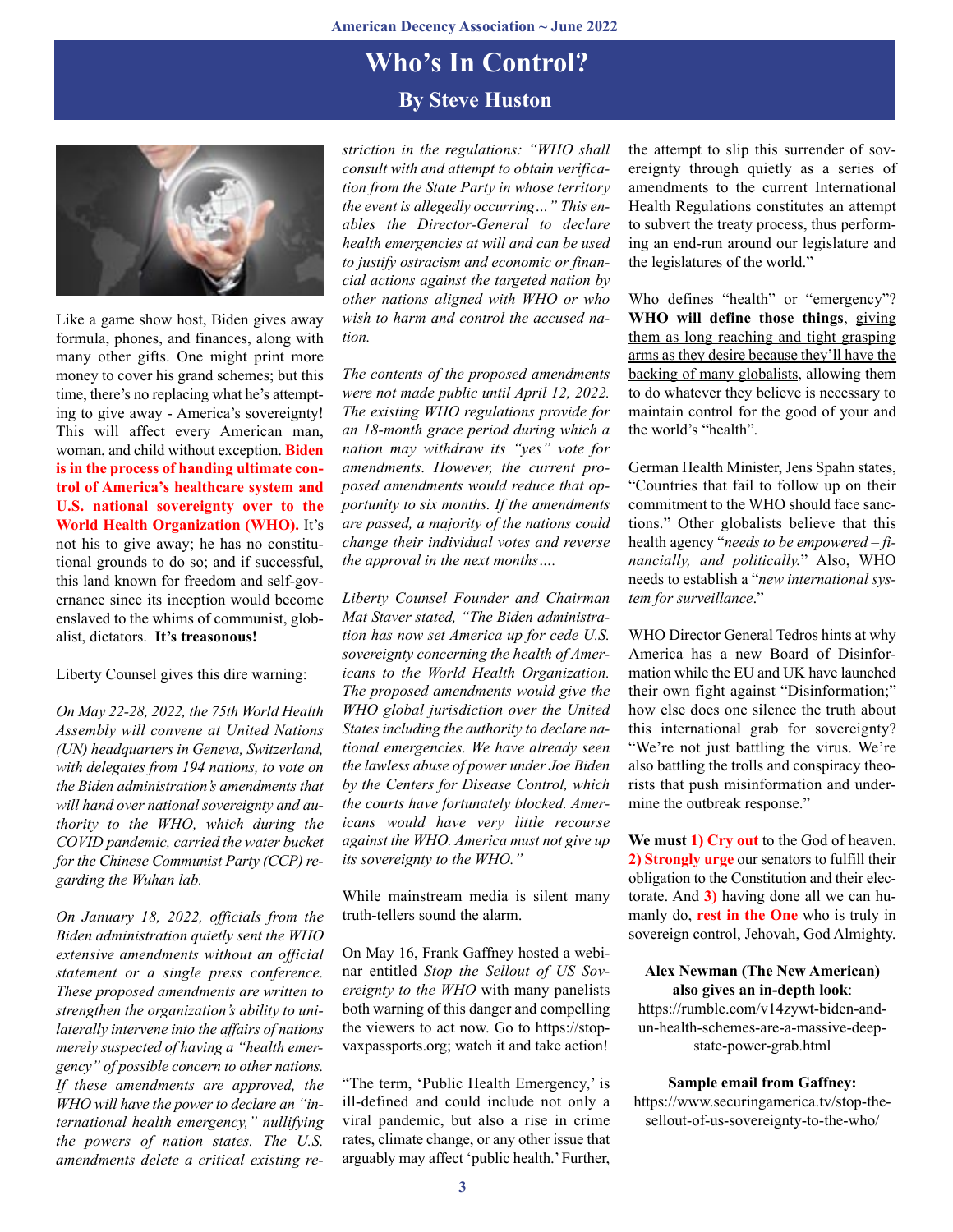# **If Roe v. Wade Goes Down THIS is What We're Up Against**

## **By Chris Johnson**



Last month, it was revealed in a leaked brief draft that the Supreme Court seems to be poised to overturn the wicked Roe V. Wade ruling which allowed abortion nationwide. We hope to see that decision made official in the month of June.

It was also revealed that the left is NOT poised to take this ruling lying down.

As much as Roe v. Wade has been the biggest dragon conservative culture warriors have gone out questing to slay in the past decades, it has also been one of the left's biggest champions. Which, it is surmised, is the purpose of the unprecedented leak of the decision draft: to gin up enough outrage and chaos that even one judge might decide the cultural upheaval isn't worth it and change their decision.

Following the leak, outrage and chaos ensued. Protestors gathered at the Supreme Court immediately; within days they showed up outside the homes of conservative justices, and then organized rallies in major cities nationwide. These protests revealed the true nature of many of the leftists dedicated to this abhorrent procedure.

One protestor in New York City showed up on the steps of a church with a doll stuffed in the front of her clothes. She swung the doll around, yelling, "I'm killing the baby!" That same week, a Wisconsin Christian counseling center was firebombed and defaced with graffiti reading, "If abortions aren't safe, you aren't either." Another protest in Arizona featured one sign which read, "Fetus=Good Snack."



Most revealing, the Satanic Temple announced plans to sue for their right to abortion under religious freedom law, calling it a ritual. This is vindication for those of us who have identified abortion as human sacrifice.

These are just a few egregious examples of the death-cult furor over the potential threat to this barbarous and bloodthirsty practice.

Contrast this with the way pro-life groups have peacefully and respectfully rallied for the unborn in Washington D.C for decades, if you need any reassurance who the good guys are.

 Leftist ideology has women reduced to believing their equality as human beings depends on their easy access to promiscuity. So much so, that when that access is threatened some of them behave more like beasts.

Others stick to encouraging the chaos. Take former White House Press Secretary Jen Psaki, who when asked about protestors outside the homes of the justices replied, *"So I know that there's an outrage right now, I guess, about protests that have been peaceful to date, and we certainly continue to encourage that outside of judges' homes and that's the president's position."* Context indicates that they were encouraging the peacefulness to continue, not necessarily the protests, but given the opportunity to denounce this illegal activity of trying to influence a judicial decision, she instead gave tacit approval. And, of course, she speaks for the president.

Meanwhile other leftist voices, as diverse as late-night comedy show host Stephen Colbert and New York Senator Kristen Gillibrand, accused the justices of lying under oath during their confirmation hearings, with some claiming they could be open to prosecution because of it.

To sum things up, the left is losing their mind at the possibility of losing this federal statute. Just a reminder, overturning Roe v Wade doesn't make abortion illegal; it leaves that decision up to the states. For many states, including Michigan, that means that old laws and state constitutional amendments will immediately kick in, outlawing abortion at any age – with no further lobbying or litigation.

The problem is that liberals know that too. Here in Michigan, with the support of our governor and the branch under her control, Planned Parenthood is trying to gather petition signatures to put that existing law on the ballot. They want voters to pass a radical, bloodthirsty amendment to the state constitution allowing abortion right up to AND AFTER the moment of birth.

And, with the abortion lobbyists' deep pockets, the people gathering signatures are being paid for each signature; this means that they are highly motivated to gather signatures by describing the amendment in the floweriest terms possible and distorting the truth about the laws that are on the books. We want to encourage you in this space not to sign ANY Michigan petitions that are described as having to do with abortions in the next few months and make sure your prolife friends and family know about this too. **[For more information about combating Planned Parenthood's efforts in Michigan, see the enclosed response card to order the DVD featuring Thom Powell.]**

Of course, we need to pray. For the justices, their safety and that they would be resolute in this decision. For law enforcement, that they would be empowered to keep the peace judiciously in the midst of the chaos if the decision does stand. For the thwarting of Planned Parenthood's petition efforts. For the women who are impacted by this, that they would recognize the wickedness of this practice and repent of it. Lastly, for the church, that we would clearly represent **God's justice and grace** to a world which is so separated from it.

> **American Decency Frontline Vol. XXXVI, Issue V Published monthly by American Decency Association**

**Bill Johnson, President and Founder bjohnson@americandecency.org**

> **P.O. Box 202 Fremont MI 49412-0202 Phone: 231-924-4050 Fax: 231-924-1966**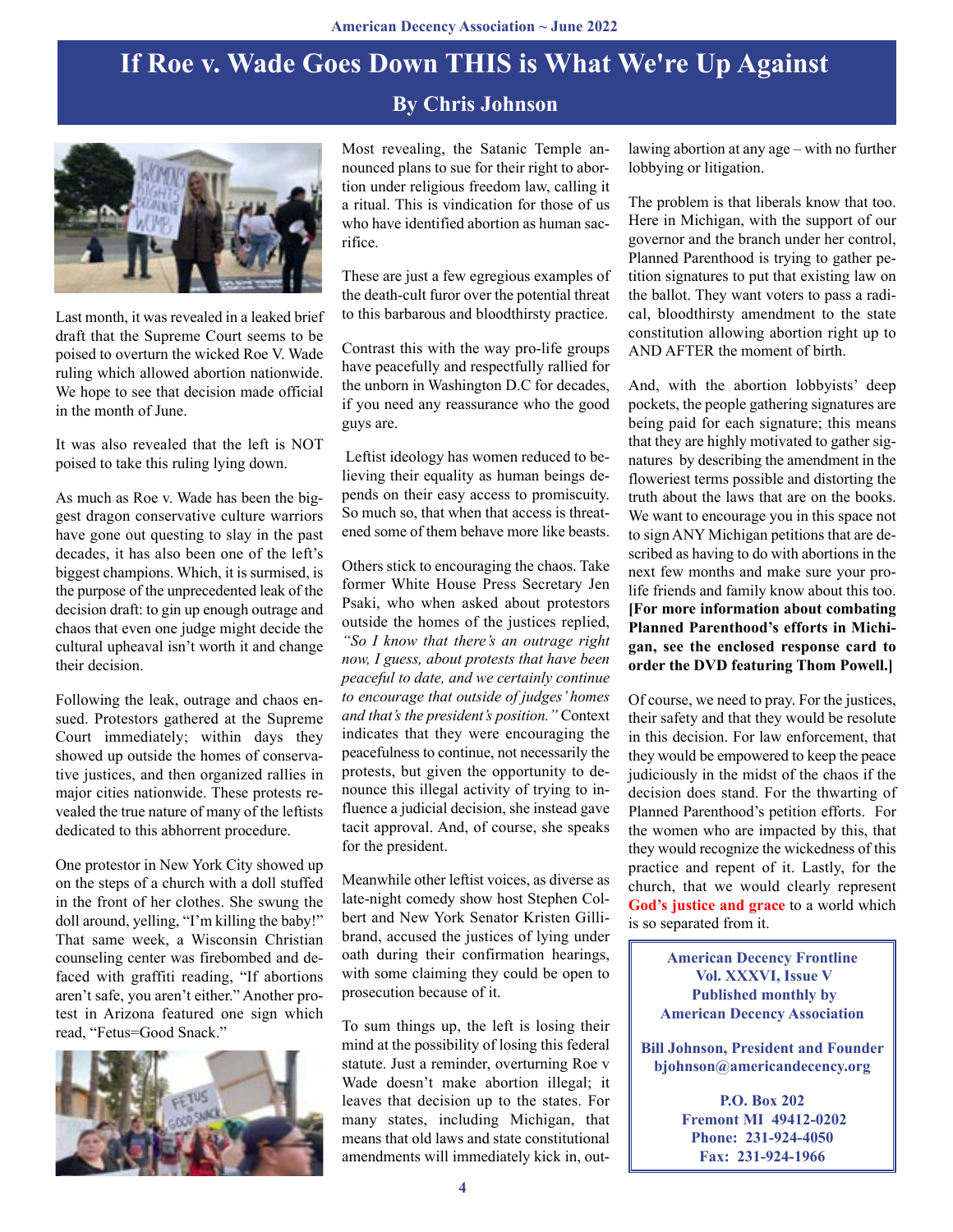## **By Lisa Van Houten Fire, Flu, And Famine - What Else Could Go Wrong?**



In 1989, a visit to a supermarket led to the fall of the USSR. Boris Yeltsin stopped at an American grocery store after visiting the Johnson Space Center. He was astonished by the abundance of food and products, a sharp contrast to the breadlines and empty shelves he was accustomed to in the Soviet Union. He saw the stark difference between capitalism and socialism. Yeltsin later wrote in his autobiography, *"When I saw those shelves crammed with hundreds, thousands of cans, cartons and goods of every possible sort, for the first time I felt quite frankly sick with despair for the Soviet people. That such a potentially super-rich country as ours has been brought to a state of such poverty! It is terrible to think of it."*

Now, 33 years later many in the U.S. are also sick with despair – that the United States of America, the most materiallyblessed nation in the world, is being brought down to such a level. In Rudyard Kipling's famous poem, The Gods of the Copybook Headings, there's a line which reads: *"but though we had plenty of money, there was nothing our money could buy."* Thanks to Biden inflation, Americans may soon have neither plenty of money nor food. For months frustrated Americans have felt as if we're turning into a third world country as Biden's policies have led to bare shelves and skyrocketing food prices.

The baby formula crisis is giving Americans a taste of what could very well be ahead for all of us. Desperate mothers are driving hours in search of formula to keep their infants alive. Several babies with specific medical conditions have been hospitalized after parents have been unable to find the specialty formula they need. Unsurprisingly, the Biden administration has focused more on the "right" to murder babies, than making sure they're fed. For four months the largest producer of baby formula has

been shuttered by the FDA. Biden's FDA shut down the Abbott factory in February due to suspected bacterial contamination, which has yet to be proven, but no one in the administration took steps to ensure there would be an adequate supply of formula for our nation's needs to compensate for the loss of Abbott's products. Yet pallets and pallets of formula are stockpiled at our southern border designated for illegal immigrants - but not American babies.

However, the concern of not being able to find certain products may soon escalate to far greater food shortages – not just here in America, but around the world. There is a "perfect storm" of circumstances that's leading to a global food crisis.

Ukraine is considered one of the most important "breadbaskets" of the world. As the war in Ukraine is prolonged, crop planting is adversely affected, while Russian military purposefully destroys stockpiles of grain.

In the U.S., not only has the cost of fertilizer increased by as much as 300% from last year, farmers are having difficultly getting the fertilizer they need since much of it is imported from Russia. Add to that the higher price of seed and soaring fuel costs, many farmers may not be able to afford to plant as many crops as usual. Diesel is the lifeblood of farmers, but not only are there shortages of the fuel, the average price per gallon in the Midwest is \$5.34. A year ago, it was \$2.14. Filling a tractor tank daily now costs some farmers \$1,000 and the most intensive part of the farming season is just beginning.

Then there is the strange phenomenon of U.S. food processing facilities being destroyed by fire. Is it just coincidence that in the first four months of 2022 alone at least 17 major incidences of fires, explosions, and even plane crashes have impacted food processing plants? In all of last year there were only 11 such mishaps. While I don't know if there is a sinister cause, I do know these incidents will have an impact on our food supply.

To top it off, a bird flu is impacting the

flocks of chicken farmers. In Iowa alone, 13 million chickens have had to be destroyed and the nationwide total farmers have lost is: 22 million egg-laying chickens, 1.8 million broiler chickens, 1.9 million pullet and other commercial chickens, and 1.9 million turkeys. We're already seeing the impact in the cost of meat and eggs at the grocery store.

Yet no matter how concerning the picture is for the U.S., the outlook for other regions of the world is far more dire. In many developing nations millions of people could face starvation. A word we don't hear too often is being used to describe the coming food crisis: **famine**. Areas such as the Mideast and Africa are expected to be especially hard-hit. Some nations are already rationing food.

But even though conditions are rapidly deteriorating in our nation and around the world, as Christians **we should not** wallow in despair or live in fear. "*And you will hear of wars and rumors of wars. See that you are not alarmed, for this must take place, but the end is not yet. For nation will rise against nation, and kingdom against kingdom, and there will be famines and earthquakes in various places."* Matthew 24:6-7

**However, we should** prepare for worsening times so that we can not only provide for our family but also minister to others. *"Now in these days prophets came down from Jerusalem to Antioch. And one of them named Agabus stood up and foretold by the Spirit that there would be a great famine over all the world (this took place in the days of Claudius). So the disciples determined, every one according to his ability, to send relief to the brothers living in Judea. And they did so, sending it to the elders by the hand of Barnabas and Saul."* Acts 11: 27- 30

**And most importantly**, place our hope in our Heavenly Father who promises: **"***Behold, the eye of the Lord is on those who fear him, on those who hope in his steadfast love, that he may deliver their soul from death and keep them alive in famine."* Psalm 33:18-19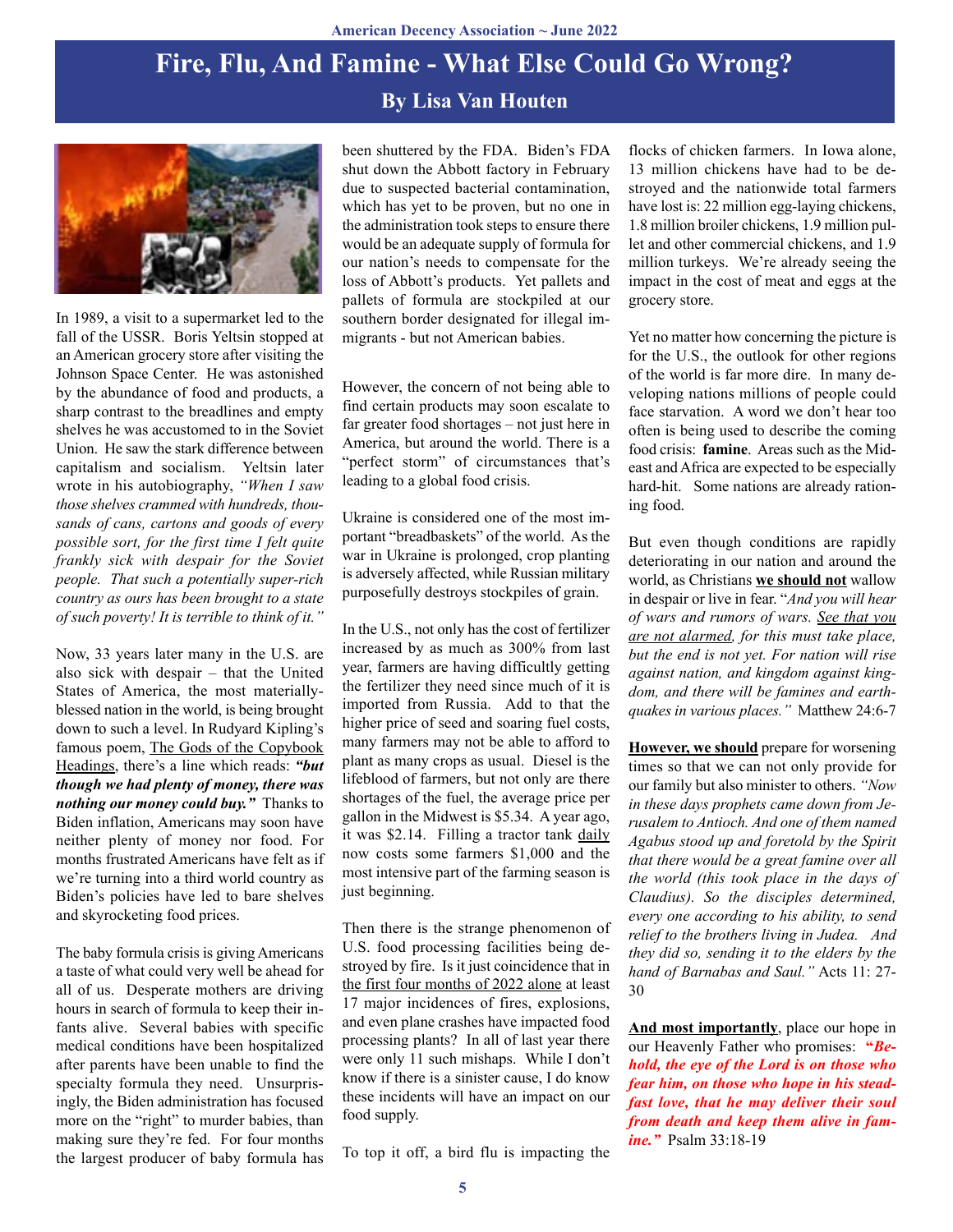## **A Call to Sober-mindedness By Steve Huston**



The articles found within this newsletter make it obvious that we have much to be sober-minded about. How can one help but recognize that these perilous times are sober times that require brokenness and love to pray rightly for our nation, our misguided leadership, a widening swathe that runs through every generation that yells tolerance yet shows none, and frankly, a world that seems to have lost their collective minds. In light of these things, when Ecclesiastes tells us there is a time to weep and a time to laugh it would seem that now is a time to weep although laughter at the very things that should cause us to weep seems to come much easier to many.

I've prayed for you, dear Reader. There are times I feel led to preach or write something that will pinch and I'd rather not go there; but be assured it pinches me first as I work through it. In other words, I've gotten a good look at the plank in my own eye; so I have prayed that God will fill you with grace and love for me as I will likely be misunderstood. Let me state up front that I love to laugh and have a good time. The joy of the Lord is my strength and I firmly believe that Christians should laugh and smile, showing the love of Jesus to a world that makes me want to cry, scratch my head, and yes, sometimes, be angry over. Laughter isn't the problem; after all, Proverbs tells us a merry heart doeth good like a medicine. The question is what are we laughing about? At what or whose expense are we making fun?

Pastor Harry Reeder spoke on Gender and Sexuality at the Ligonier *Upholding Christian Ethics 2022* conference. To put it quite simply, he knocked it out of the park; listen to it to be encouraged and stirred. While the message itself was sobering, he never talked about being sober-minded; yet several things became clear regarding sober-mindedness as I listened. (Please don't blame Pastor Reeder for my conclusions.)

I'd been asking myself why so many conservatives and Christians laugh at or make jokes about sin or those caught up in sin's consequences. Remember when Justice Ketanii Brown Jackson said she couldn't define what a woman is? Conservative and Christian social media pages were full of various memes making fun of this. Biden, AOC, and numerous others have been the punch line of many jokes instead of the subject of prayer, and laughter instead of brokenness and weeping. Meanwhile their ideas gain traction in the minds of others.

Then I heard Pastor Reeder say that a return to neopaganism "always brings a culture of insanity, absurdity (59 genders and counting), immorality (sexual anarchy is all around us; is there no end to the LGBTQAI+ alphabet soup?), lethality (the possibility of murdering your own child within 28 days after birth and no one allowed to question you about it), and is rooted in profitability (the porn industry alone is a virtual goldmine)." It all comes from sin; we can't sensibly explain sin's absurdity and these are easy targets to poke fun at or insult. But should we? Is that really what God would have us to do? When we laugh at sin it loses some of its sting for us; yet its consequences remain dire.

As he mentioned seven different sanctities (sanctity of life, of gender, of family, of marriage, of work, of rest, of Sabbath) I thought about what sanctity means – "*the quality or state of being holy or sacred: inviolability.*" Being holy, should these be joked about? Words matter. I remembered that God's name is holy and how sitcoms used euphemisms for God's name, attaching it to a punch line for a laugh. I see how these euphemisms have become commonplace, even in the church, and I can't help but think that as we laugh at that which is sacred we lose just a sliver of respect or awe for that thing which God has called holy.

Near the middle of his message this man of God stated that the mission of the church is "to turn sinners right side up." Being changed by Christ we are now "the salt of the earth, the light of the world, your life changes, your marriage changes, your family changes, the way you do business changes, the way you're a citizen changes." With these Biblical truths ought not our view of what constitutes appropriate joking change as well? If we're not taking sin seriously, if we're not taking sacred things seriously, by what means are we going to convince the sinner that they need to be "turned right side up"? How does one effectively love, pray for, and evangelize another after they've insulted or made fun of them? Was this the example of Christ?

We cannot be silent about sin because the Bible isn't silent about sin but why is it easier to either joke about sin or those caught up in the consequences of sin instead of speaking truth that confronts a lie? Many of us, myself included, need a transformation of our mind, a renewing of our mind to "prove what is that good, and acceptable, and perfect, will of God" and to reach those who are bound by the chains of sin with the love of God which can set them free indeed.

Twice, in a short list, while warning not to grieve the Spirit at the end of Ephesians chapter four, we are admonished about our speech. Stating specifically that our speech needs to be "that which is good to the use of edifying, that it may minister grace unto the hearers." There's room for joviality, praise God; but it needs to be edifying not tearing down. Paul says, "Let all…clamour and evil speaking be put away from you, with all malice." Remembering that James calls the tongue a fire, let's take this puritan illustration to heart: "Watch over it as one that dwells in a thatched house watches over sparks from his chimney."

A call to sober-mindedness is not a call to look like one has been sucking on lemons or a call to having a downcast spirit. It's a call to seeing sin and sacredness as God sees them. Being broken over our own sin and the sin of our nation while loving God with all that we are and loving our neighbor enough to speak truth to them as we would desire to enjoy the fruit of truth ourselves.

Oh God, set a watch over my heart and my tongue. Amen.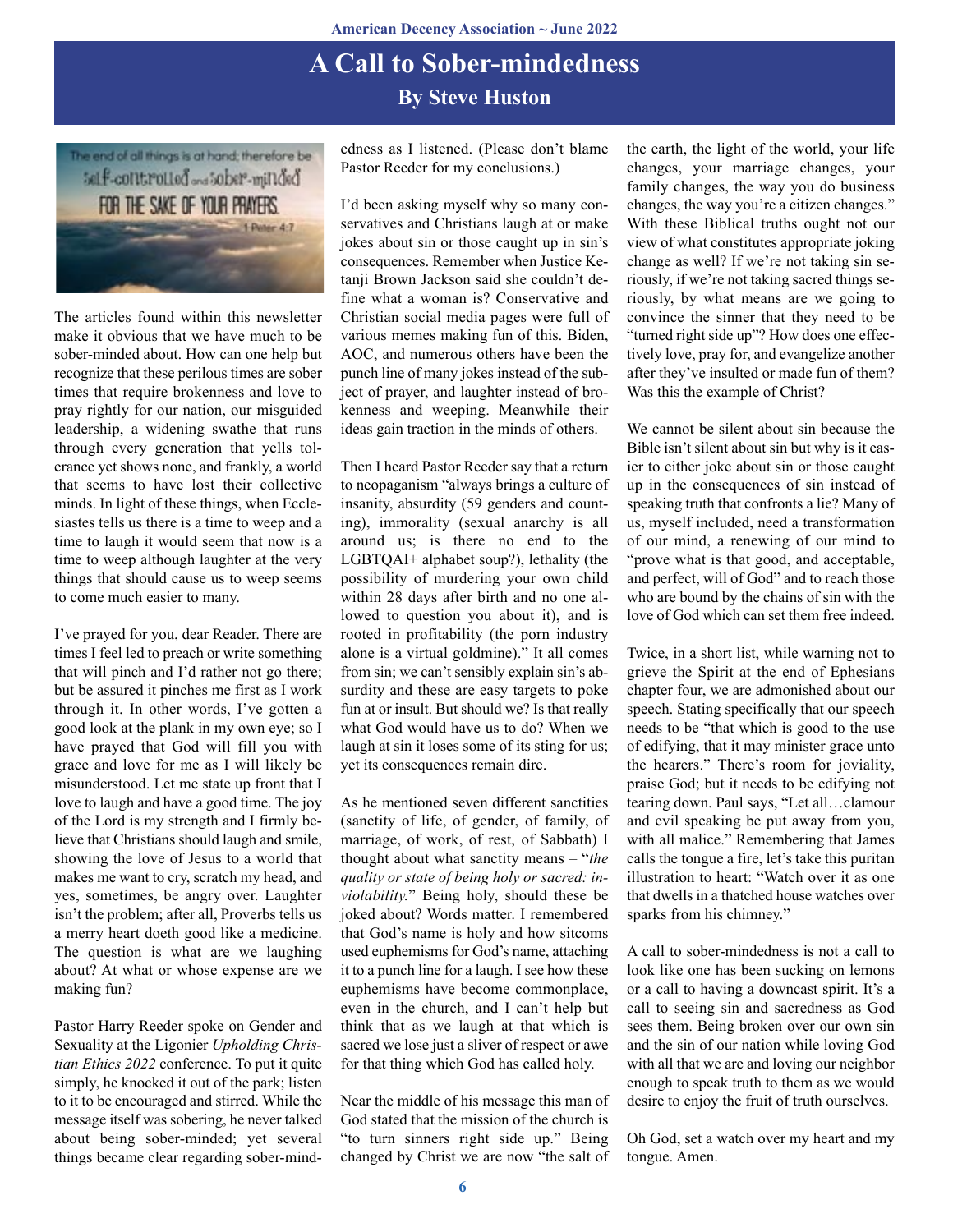## **By Chris Johnson Two Prophets Against Two Cities**



The book of Jonah lends itself to Bible story book treatment. In spite of being listed with the other prophetic books, there's very little prophecy in it. Its narrative seems out of place in the midst of the other prophets, with their foretelling of plumb lines against walls, metal statues, and the moon turning to blood. Jonah's story is refreshingly easy to understand in the midst of things that make us modern readers go, "huh?"

The prophecy that IS included in it is directed towards Nineveh. Nonetheless, when the book was written and included with messages of the other prophets, which were directed primarily at Israel, it was clearly meant to mean something to them as well.

The amazing story of Jonah's lackluster ministry to the wicked city of Nineveh – the capitol city of Assyria – leaves us wondering what Jonah's message to the Assyrians/Ninevites actually was. The Bible doesn't really tell us, other than that their city would be overthrown in 40 days. The Biblical account doesn't even tell us what they are to repent *for*, other than to say that their evil had "come up before God."

Extra-biblical sources tell us that the Assyrians were particularly brutal, skinning their enemies alive, skewering them on spears, and other atrocities. It is perhaps this violence that they were called to repent of. The Bible doesn't give us Jonah's message, but whatever it was, it was obviously effective, in spite of Jonah's famously unmotivated preaching.

So why was this story of a prophecy to Assyria included among the recordings of God's messages to the Israelite people?

One of God's methods of illustrating His prophecies to His people was to command His messengers to carry out a sort of divine performance art. Hosea was told to marry a prostitute. Isaiah was told to walk around naked for several years. Ezekiel had to lie on his side every day for over a year. Jonah illustrates how a city that truly fears God responds to His warnings.

The Bible mentions the prophet Jonah one other time, in the book of Kings, regarding a prophecy he delivered to King Jeroboam the second. Another of God's prophets active during this regime was Amos, who was saying things like, *"'The end has come upon my people Israel; I will never again pass by them. The songs of the temple shall become wailings in that day,' declares the Lord GOD. 'So many dead bodies!' 'They are thrown everywhere!'"*

Now, I ask you, how likely is it that Jonah, the half-hearted prophet who didn't want to be there, was preaching repentance any harder than that? The book of Jonah makes a point, both times it mentions non-Israelites, to show their immediate desire to satisfy Israel's God. The sailors from Joppa carrying Jonah away from Nineveh were *"exceedingly afraid,"* pronouncing *"'You, O LORD, have done as it pleased you.' So they picked Jonah up and hurled him into the sea,"* And what happened? The wrath of God abated and the sea was calm. Likewise the Ninevites believed Jonah's warning from God, apparently immediately, *"from the greatest of them, to the least of them."* And what happened? *"God relented of the disaster that He had said He would do to them, and He did not do it."* In fact, the book of Jonah specifically says that *"The word reached the king of Nineveh and he arose from his throne, removed his robe, covered himself with sackcloth, and sat in ashes."* Then he commanded the whole city, EVEN THE BEASTS, to fast in repentance.

But what happened when Amos brought HIS message to Israel and their king? *"Amaziah* [the priest] *said to Amos… 'never again prophesy at Bethel, for it is the king's sanctuary, and it is a temple of the kingdom."*

Amos was banned from the city where the northern kingdom worshipped God.

What was the consequence of Israel's refusal to repent? Amos 7 says, *"'For behold, I* *will raise up against you a nation, O house of Israel,' declares the LORD, the God of hosts; 'and they shall oppress you from Lebo-hamath to the Brook of the Arabah.'"* The location there is a direct reference to Jonah's prophecy recorded in Kings, by the way.

That nation that God raised up against Israel was Assyria, of which Nineveh was the capitol. Within 80 years of the Ninevite king's humble repentance, Assyria – under a different king of course - had conquered Israel and all the fortified cities of Judah, encircling Jerusalem under King Hezekiah, who *did* lead his nation in repentance and whom God saved by miraculously annihilating 180,000 Assyrian troops overnight.

So what does that have to do with us in 2022? We serve the same immutable God. His Holy standard has not changed. His power has not waned. His plan, spanning the centuries, is still in place. Look at the sin with which Amos accuses Israel; see if it sounds familiar: *"Woe to those who lie on beds of ivory and stretch themselves out on their couches, and eat lambs from the flock and calves from the midst of the stall, who sing idle songs to the sound of the harp and like David invent themselves instruments of music, who drink wine in bowls and anoint themselves with the finest oils, but are not grieved over the ruin of Joseph."*

Lambs, calves, music, wine, oil – these are objects of temple worship and sacrifice. God says, "*I abhor the pride of Jacob…"* Rather than grateful service to their God, Israel is bestowing these rites upon themselves.

Are not God's people in our culture guilty of the same sort of self-worship, accruing to ourselves authority which rightfully belongs only to God? Through Jonah, God showed Israel *and us* the level of wickedness He was willing to forgive.

Will we respond like Nineveh or Jerusalem?